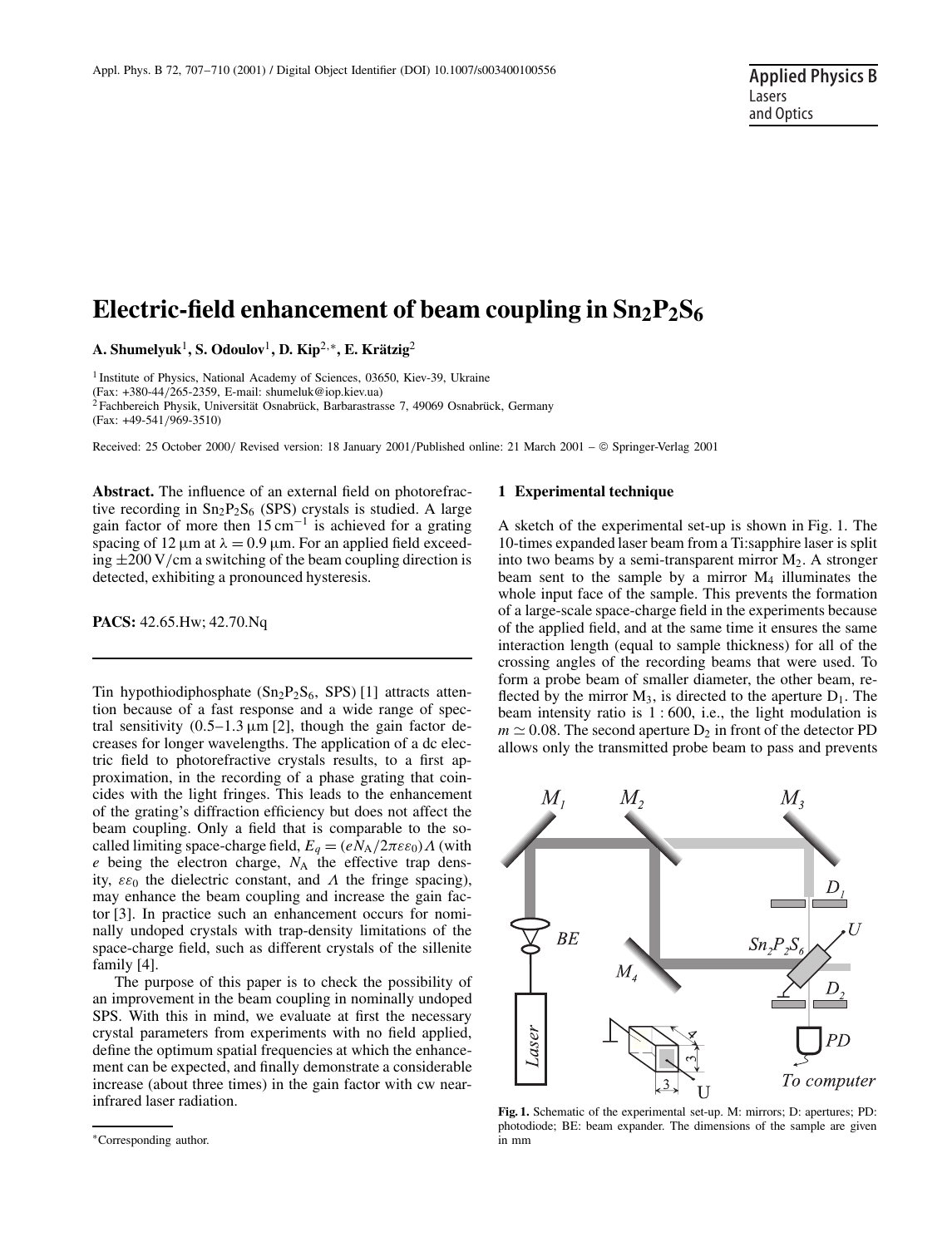the detection of scattered light. The signal of the detector is fed to a computer.

An *c*-cut,  $4 \times 3 \times 3$  mm<sup>3</sup> sample (spontaneous polarization axis  $P_s$  lies within 10<sup>°</sup> along the longest dimension) is used for beam-coupling experiments. Silver electrodes are deposited to the *a*-faces of the sample. The SPS crystal was grown, poled and optically finished at the Institute of Solid State Physics and Chemistry, Uhzgorod State University (Ukraine).

The light beam of the Ti:sapphire laser (TEM<sub>00</sub>,  $\lambda =$  $0.9 \,\mu\text{m}$ ) is linearly polarized in the plane of incidence. This optimizes the gain factor for the grating vector parallel to the OX crystallographic axis (almost parallel to the spontaneous polarization axis [5]). A dc external field is applied along the grating vector.

It has been found previously [2] that all photorefractive SPS crystals available to us (more than a dozen samples tested) can be divided into two groups, Type I and Type II, thus distinguishing the samples by the beam-coupling dynamics and spectral sensitivity of their photorefractive response. We have recently found experimentally that higher fields, at least up to  $2 \frac{kV}{cm}$ , can be applied to Type II samples (less sensitive in the infrared), as compared to Type I samples. While the reason for such a difference is not completely clear at present, it seems that the reduced dark and photoconductivities ensure a higher breakdown voltage for Type II crystals. A 2 kV/cm external field is comparable to the diffusion field for a grating spacing  $Λ = 1 \mu m$  ( $E_D = 1.6 \text{ kV/cm}$ ), so it might be sufficient for an increase in the gain factor of up to two times.

The gain factor  $\Gamma$  is determined in the usual way from

$$
\Gamma = \frac{1}{\ell} \ln \frac{I_s(\ell)}{I_s(0)},\tag{1}
$$

where  $I_s(\ell)$  and  $I_s(0)$  are the intensities of the weak transmitted beam in the presence of a strong pump beam and without a pump beam, respectively, and  $\ell$  is the sample thickness. For the sample K1 (Type II) the out-of-phase compensating grating [1] is negligibly small, so the steady-state intensity of the transmitted probe beam can be taken to evaluate  $\Gamma$ .

The following sequence is applied to the sample when measuring the gain factor: first the electric field, then the strong pump beam, and last the weak probe beam.

We also measured the relaxation time,  $\tau$ , of the refractiveindex change from the dynamics of the signal decay when the input probe beam is switched off after saturation is reached.

## **2 Sample characterization**

The spatial-frequency dependence of the gain factor  $\Gamma$  is shown in Fig. 2a, while Fig. 2b presents the spatial-frequency dependence of the reciprocal decay time normalized to the total light intensity in the sample,  $(\tau I)^{-1}$ . No external field is applied to the sample in this experiment. The two dependences shown in Fig. 2 allow for the evaluation of the Debye screening length,

$$
\ell_{\rm s} = \sqrt{\frac{\varepsilon \varepsilon_0 k_{\rm B} T}{e^2 N_{\rm A}}} \tag{2}
$$



**Fig. 2. a** Spatial-frequency dependence of gain factor and **b** normalized reciprocal relaxation time versus squared spatial frequency. *Solid lines*: best fit of the theoretical dependences (5) and (6), respectively

the diffusion length,

$$
\ell_D = \sqrt{D\tau_c} \quad ; \tag{3}
$$

the dielectric relaxation time (Maxwell relaxation time),

$$
\tau_{\rm di} = \frac{\varepsilon \varepsilon_0}{\sigma} \quad ; \tag{4}
$$

and the effective electro-optic constant, *r*eff. All these crystal parameters can be obtained from a fit of the theoretical dependences [3, 4] to the experimental data:

$$
\Gamma = \frac{2\pi r_{\text{eff}} n^3}{\lambda} E_{\text{sc}} = \frac{2\pi r_{\text{eff}} n^3}{\lambda} \frac{k_{\text{B}} T}{e} \frac{K}{1 + K^2 \ell_{\text{s}}^2} \tag{5}
$$

$$
\frac{1}{\tau_i I_0} = \frac{1}{\tau_{di} I_0} \frac{1 + K^2 \ell_s^2}{1 + K^2 \ell_D^2},\tag{6}
$$

Here  $k_B$  is the Boltzmann constant,  $T$  is the absolute temperature,  $D = \mu k_B T/e$  is the diffusivity,  $\mu$  is the charge mobility,  $\tau_c$  is the charge lifetime,  $\lambda$  is the light wavelength in vacuum,  $\sigma = \kappa I_0$  is the photoconductivity,  $\kappa$  is the specific photoconductivity, and  $K = 2\pi/\Lambda$  is the grating spatial frequency.

The following data were obtained from the fit:  $\ell_s \approx$ 0.5 μm,  $\ell_D \approx 0.7$  μm,  $r_{\text{eff}} \approx 130$  pm/V,  $\kappa \approx 1.4 \times 10^{-10}$  $\text{cm}/\text{V}^2$ . The effective trap density evaluated by using (2) is  $N_A \approx 1.3 \times 10^{15}$  cm<sup>-3</sup>, providing that the dielectric constant is  $\varepsilon = 230$ . The limiting space charge field in V/cm is therefore  $E_q \approx 160 \times \Lambda$ , with  $\Lambda$  measured in microns. It is obvious that for spatial frequencies of the grating  $Λ = 1-10 \mu m$  typical for our experimental conditions the value of the limiting space-charge field is quite reasonable,  $E_q = 160 - 1600 \text{ V/cm}$ .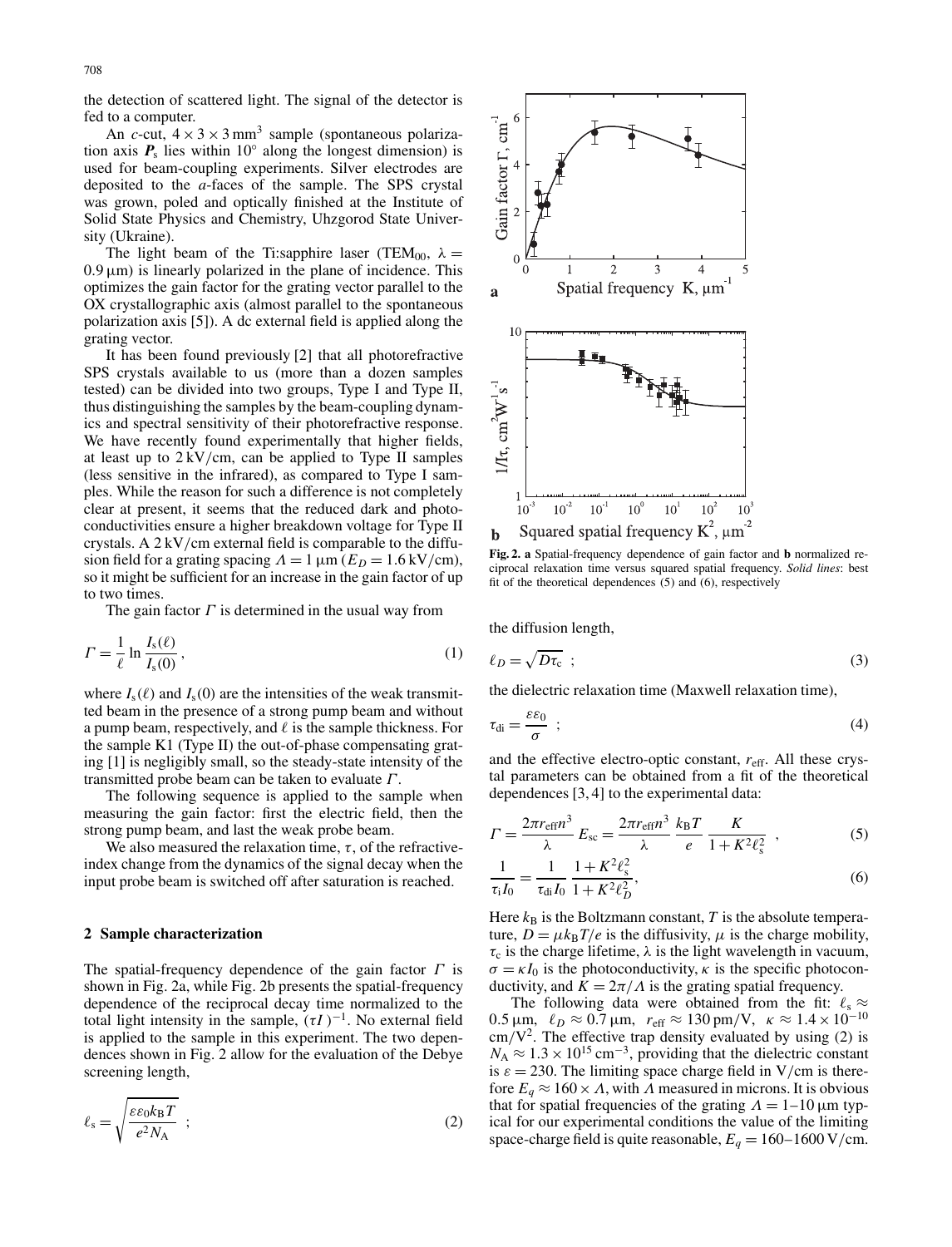

**Fig. 3.** Calculated dependency of the gain factor versus applied field for different spatial frequencies of the recorded grating

With the evaluated data we can predict the behavior of beam coupling in the sample with an applied field. To do so we need to substitute  $E_{\rm sc}$  in (5) with the expression describing the imaginary part of the space-charge field developing with the applied field [3, 4]:

Im{
$$
E_{sc}
$$
} =  $\frac{E_D(1 + K^2 \ell_s^2) + \ell_E K E_0}{(1 + K^2 \ell_s^2)^2 + (K \ell_E)^2}$ , (7)

 $\ell_E = \varepsilon \varepsilon_0 E_0 / eN_A$  being the tightening length of the charge by the electric field [3].

Figure 3 shows the calculated electric-field dependence of the gain factor for different values of the spatial frequency *K*. One can see that for small grating spacings (large values of *K*) the gain factor is nearly independent of the applied field within the plotted range of  $E_0$ . It is obvious that to reach the highest possible gain factor one should go to spatial frequencies much smaller than those that optimize the gain with no field applied.

### **3 Experiments with an applied field**

In accordance with the conclusions of Sect. 2, a spatial frequency  $K \approx 0.5 \,\mathrm{\upmu m^{-1}}$  ( $\Lambda = 12 \,\mathrm{\upmu m}$ ) was chosen for the grating recording with an applied field. The electric-field dependence of the gain factor is shown in Fig. 4. The solid line represents the dependence calculated from (5) and (7) with the parameters evaluated in Sect. 2. One can see a qualitative agreement between the experimental and calculated data, but with a 30% reduction of the gain factor as compared with that expected from the calculation. This discrepancy is most probably related to the formation of a large-scale space-charge field in the sample, which is due to imperfect homogeneous illumination. In other words, the real field in the highly illuminated region of the crystal is smaller than the applied field.

Figure 5 shows the spatial frequency dependence of the gain factor with  $E_0 = 2 \text{ kV/cm}$  (solid dots). For comparison, the experimental data with no field applied are also shown (open squares). The solid and dashed lines give the dependences calculated from (5) and (7).

One can see from the data in Fig. 5 that the application of an external field strongly enhances the gain. Not only is the gain factor with an external field larger than the initial



**Fig. 4.** Gain factor versus applied field. *Dots*: measured values; *solid line*: expected theoretical dependence for  $K = 0.5 \,\mathrm{\mu m}^{-1}$ 



Spatial frequency K,  $\mu$ m<sup>1</sup>

**Fig. 5.** Spatial frequency dependence of the gain factor with an applied field of 2 kV/cm (*solid dots*) and with no field (*open squares*). *Dashed line*: fit of (5); *solid line*: obtained from (5) and (7) with the set of parameters extracted from the fit of the data with no field

gain factor at the same spatial frequency (where it is not optimized), but it becomes nearly three times larger than its optimum value with no field. With the largest gain factor, the signal beam is amplified 100 times.

An even higher gain might be expected for larger applied fields (the calculated dependences of the gain factor for  $K =$ 0.5 and 0.25 are obviously not saturated at  $E_0 = 2.5 \text{ kV/cm}$ , see Fig. 3). In practice we are limited, however, by the threshold of electrical breakdown, which is not much larger than 2 kV/cm for the available samples.

It should be emphasized that only the dashed line in Fig. 5 is the best fit to (5); the solid line is calculated with parameters extracted from (5) and (7) and the set of parameters extracted from the fit of the data with no field. In spite of a quite large scattering of the experimental data with the applied field as compared to  $E_0 = 0$ , a reasonable qualitative agreement with the calculation can be seen. Apart from the gain enhancement, we clearly observe a shift of the gain factor maximum towards smaller spatial frequencies with the electric field applied, as predicted by (5) and (7). Qualitatively, this shift can be explained by a spatial-frequency dependence of the limiting space-charge field.

Until now only the data for the field applied along the spontaneous polarization direction were shown. When the polarity of the applied field is reversed, we observe a switching of the beam-coupling direction. Fig. 6 shows this behavior for an applied field gradually changing from −2 kV/cm to  $+2$  kV/cm for a grating with spatial frequency  $K \approx 3 \mu m^{-1}$